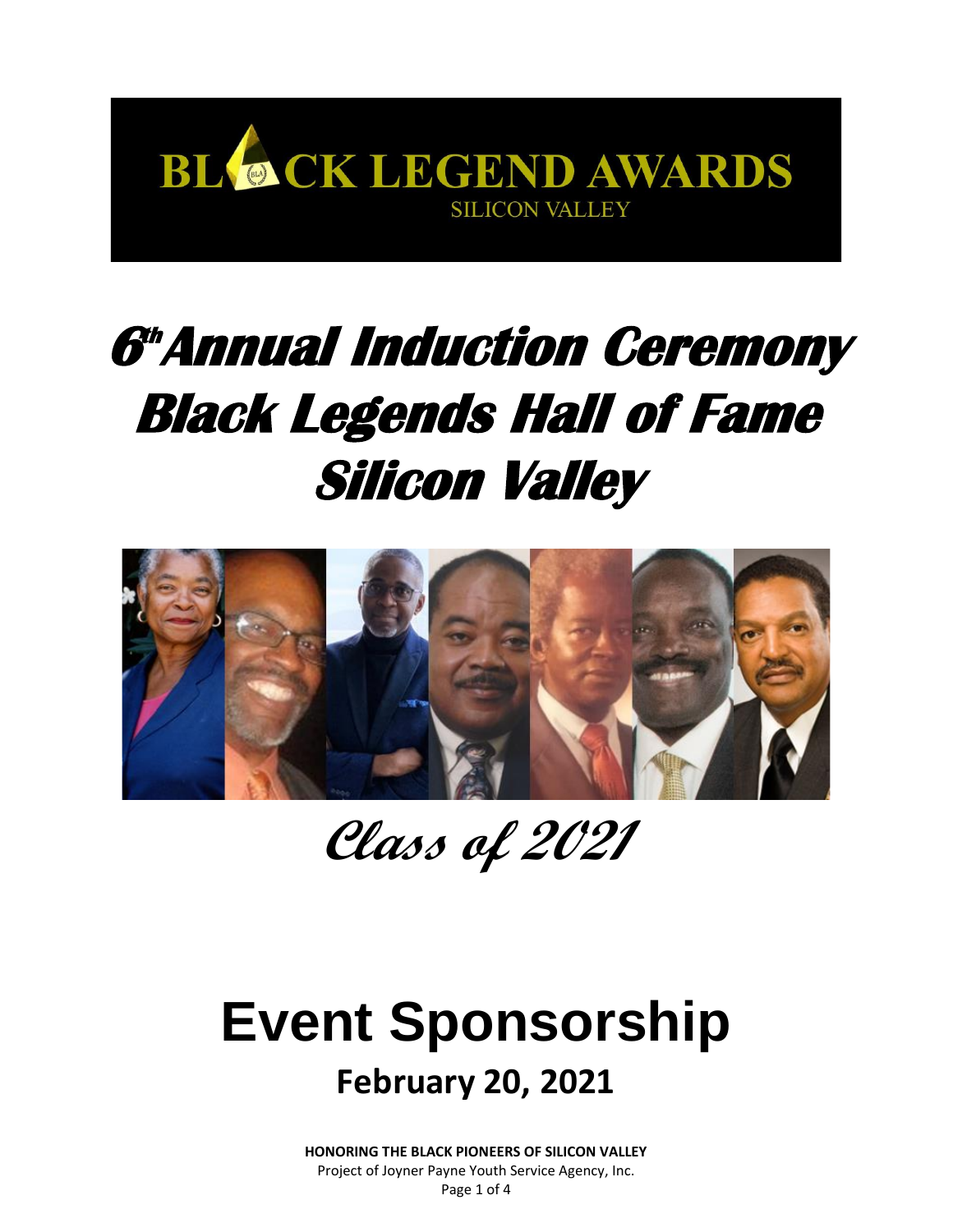

Dear Community Supporter,

We need your investment to help establish the San Jose Black History Museum Silicon Valley (SJBHMSV). Our commitment is to create a museum to honor African Americans' contributions in Silicon Valley and throughout the United States of America. We are reaching out to you to invest in this vision.

Three of San Jose's oldest non-profit organizations, Joyner Payne Youth Services Agency, Inc., Silicon Valley Black Chamber of Commerce, Inc., and the African American Community Service Agency, Inc., have joined forces in a collaborative effort to establish the San Jose Black History Museum Silicon Valley in San Jose.

We invite you to be part of history. You can make a difference. You can be a change agent for the African American community and all communities. Your investment to establish the San Jose Black History Museum Silicon Valley will help honor the Black Pioneers of the Silicon Valley.

One of the six exhibits at the museum will be the *Black Legends Hall of Fame Silicon Valley*. The history and accomplishments of these black pioneers will be on permanent display to educate the African American youth and others about the contributions of the African American in the Silicon Valley.

Our 6<sup>th</sup> Annual Black Legend Awards Silicon Valley Induction Ceremony for the Class of 2021 will be a virtual event held on Saturday, February 20, 2021. This dynamic online induction ceremony is designed to celebrate the milestones of these treasured leaders while protecting the safety of the community during the pandemic. All the proceeds will go toward the establishment of the San Jose Black History Museum Silicon Valley.

The overall goal is to raise \$5,000,000 for the development and creation of the museum. Our fundraising campaign for this year is to raise \$100,000 to create the infrastructure for the museum. Your investment is essential to make this dream a reality. We have several different sponsorship packages. Please review the sponsorship opportunities in this packet and make your selection. We can customize a sponsorship to meet your requirements.

Thanks for your support

*Aaron K. Hicks Jr,* 

**Black Legend Awards Silicon Valley Chairman**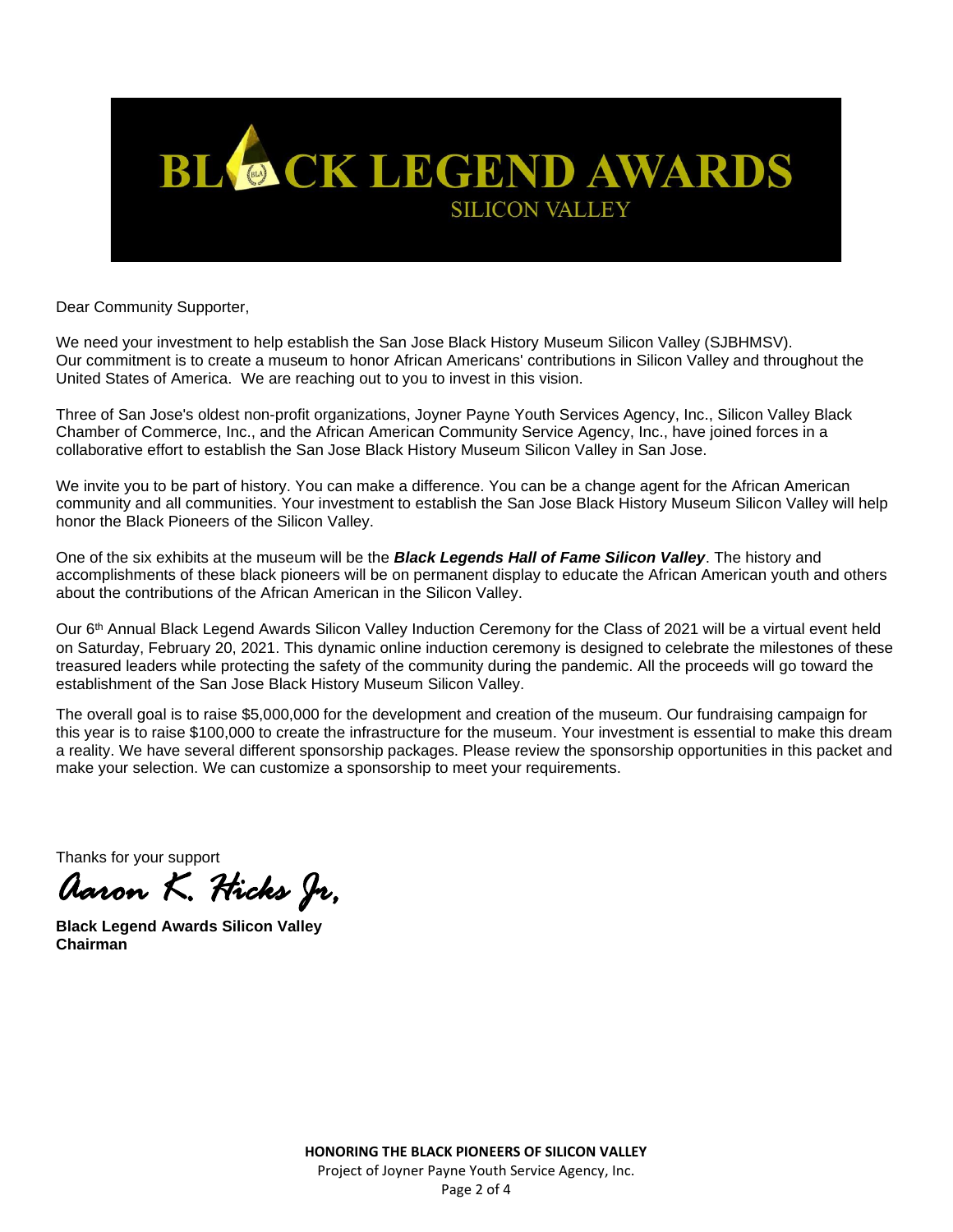## BL & CK LEGEND AWARDS **SILICON VALLEY**

| <b>Black Legend Awards</b>                                                   |               |               |                           |                 |  |
|------------------------------------------------------------------------------|---------------|---------------|---------------------------|-----------------|--|
|                                                                              | <b>Bronze</b> | <b>Silver</b> | Gold                      | <b>Platinum</b> |  |
| <b>Sponsorship &amp; Benefits</b>                                            | $$1,000 +$    | $$2,500 +$    | $$5,000 +$                | $$10,000 +$     |  |
| Ten Passes to attend the BLA                                                 | X             | X             | $\boldsymbol{\mathsf{x}}$ | X               |  |
| Acknowledgment in all media                                                  | X             | X             | X                         | X               |  |
| One (1) Souvenir Booklets - Hardcopy                                         | X             |               |                           |                 |  |
| Two (2) Souvenir Booklets - Hardcopy                                         |               | X             |                           |                 |  |
| Five (5) Souvenir Booklets - Hardcopy                                        |               |               | X                         |                 |  |
| Ten (10) Souvenir Booklets - Hardcopy<br>Two (2) Minute Virtual Presentation |               |               | X                         | x               |  |
|                                                                              |               |               |                           |                 |  |
| Three (3) Minute Virtual Presentation                                        |               |               |                           | X               |  |
| <b>Zoom Room</b>                                                             |               |               |                           |                 |  |
| Host Zoom Room During Pre-Reception                                          |               |               | X                         | X               |  |
| Host Zoom Room During Post-Reception                                         |               |               |                           | X               |  |
| <b>Souvenir Booklet Ad Placement</b>                                         |               |               |                           |                 |  |
| Full-Page Ad                                                                 | X             |               |                           |                 |  |
| Full-Page Ad, In-Side Front Cover *                                          |               | X             |                           |                 |  |
| Full-Page Ad, In-Side Back Cover *                                           |               |               | X                         |                 |  |
| Full-Page Ad, Back Cover *                                                   |               |               |                           | X               |  |
| <b>Brick by Brick Sponsorship</b>                                            |               |               |                           |                 |  |
| One Engraved Brick in SJBHMSV                                                |               |               | X                         |                 |  |
| One Engraved Cornerstone in SJBHMSV                                          |               |               |                           | X               |  |

*\* If Ad space is available, If not will receive a Full Page Ad*

### **The deadline for submittal is Friday, January 30, 2021.**

#### **Mail Sponsorship Application and Check or Credit Card info to:**

Black Legend Awards 304 N. 6th Street San Jose, CA 95112 Attn: Finance, Sponsorship

#### **NOTE:**

Email Copy of Your Sponsorship Application to [finance@blacklegendawards.org](mailto:finance@blacklegendawards.org)

1. **501(c)(3) Tax ID#: Provided on request**

- Joyner Payne Youth Service Agency, Inc (dba Black Legend Awards)
- 2. **Contact us at:** Office Number: (408) 320-2111 or Email: [info@blacklegendawards.org](mailto:info@blacklegendawards.org)

#### **HONORING THE BLACK PIONEERS OF SILICON VALLEY**

Project of Joyner Payne Youth Service Agency, Inc.

Page 3 of 4